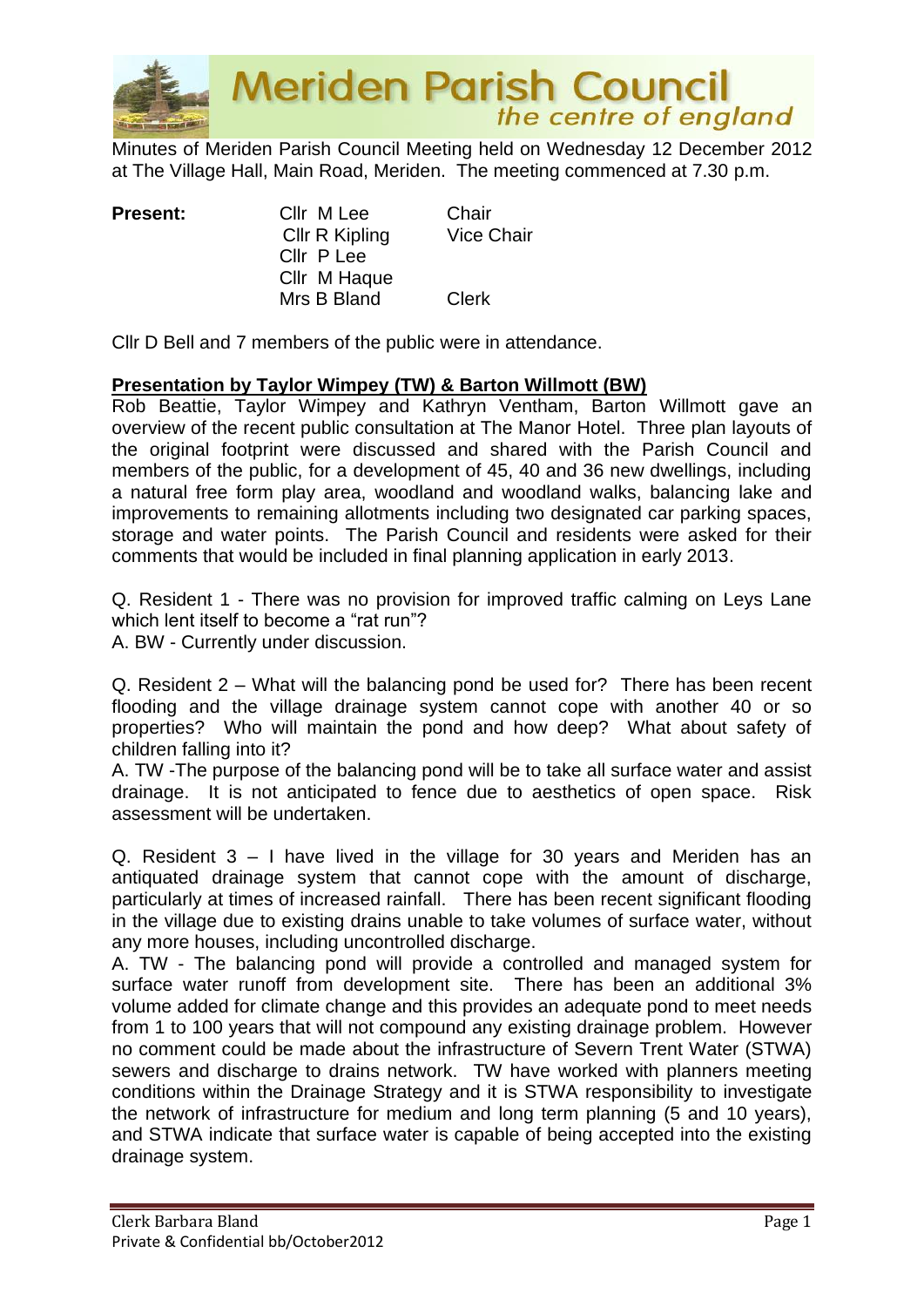

Q. Resident 4 – Water will hit roads at high points of rainfall if sewers are unable to cope with runoff?

A. TW – The balancing pond will regulate how water is discharged and will flow out in a regulated fashion that feeds the lowest point. The pond will discharge into the sewers split into foul water and surface water drainage.

Q. Resident 5 – The drains will not cope with any new discharge. There is not enough capacity in the pipes for existing properties, without further development discharge.

A. TW – We cannot control remainder of discharge into drainage system. The risk is low and it is considered adequate for rainfall and surface water flow off site based on lighter rainfall rather than intense storms.

BW informed the meeting that Solihull Planners have indicated that there are too many 4/5 bedded properties on development and discussion is taking place to replace 4/5 bedded properties with 2 semi-detached or terraced dwellings. The footprint could provide 60 new dwellings including affordable housing.

Q. Resident 6 – It is assumed that the development will "mash" in with the remainder of the village of similar style, bay windows, and chimneys.

A. BW replied that the style and layout is with an urban designer who will be looking at each element of detail.

Q. Resident 7 – Where will the access to the development be?

A. BW replied that planning has been passed for a footpath entrance off Main Road with the main entrance for traffic and pedestrians to be at the junction of Leys Lane and Allotment entrance.

Cllr Bell indicated that Solihull Planning was not leaning towards more houses and more of a mix based on Four Ashes planning appeal decision as this is a different site with a different location and therefore does not apply to Meriden. The decision for the number of new dwellings should be made by the Parish Council and village residents and should reflect public opinions.

Cllr Kipling asked if the free form play area and newly created woodland walks are for public access and use?

BW replied this to be the case and should be considered an enhancement to community resources.

Cllr M Lee, on behalf of Cllr Weaver, asked about s106 conditions attached to the planning application for improvement to health and education?

BW informed the meeting there are no s106 conditions for this purpose.

The Chair of Governors of Meriden Infant and Junior School asked on what basis no s106 conditions had been included?

TW stated that an offer to provide funding for education provision at Meriden School had been made but Solihull LEA declined on the basis of there being sufficient capacity within school to accommodate any increase in pupil numbers or contribution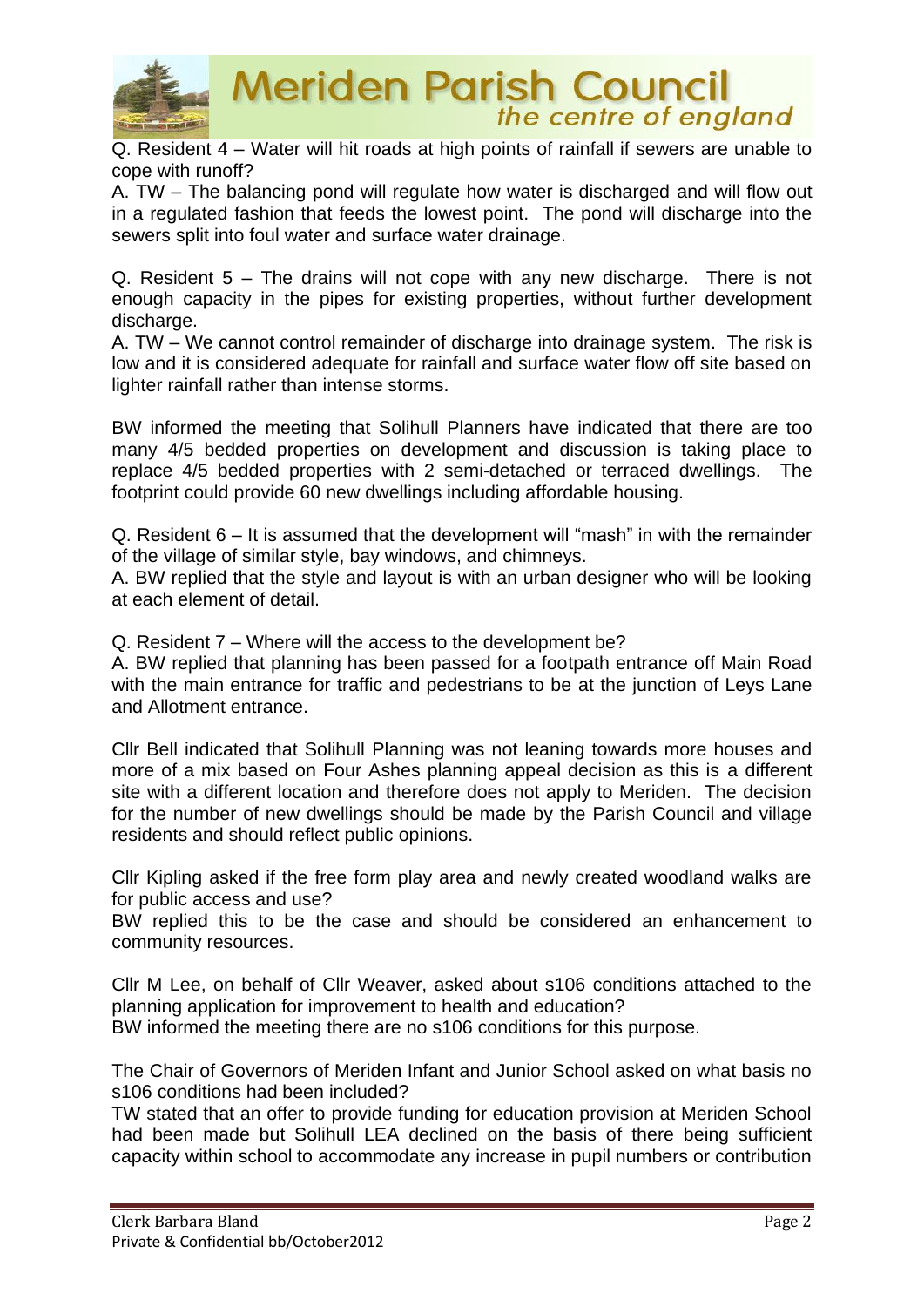

to the improvement of site services. Since the original planning application there is no provision for additional funding for STWA, Highways or Education.

Residents responded that agreement was reached prior to the public enquiry in June 2012, but since then things have changed. Also why go to the LEA and not consult with the Board of Governors or Parish Council?

TW replied that this is not unusual. TW further confirmed that there could be funding available for specific community projects.

Cllr M Lee suggested that the planning application was signed, sealed and delivered prior to the closure of the Public Enquiry Appeal?

TW and BW both responded that Solihull MBC, Taylor Wimpey and the Landowner had to get the legal document signed, and there were no conditions included as the Inspector had to get any such condition agreed.

Cllr M Lee stated that the Parish Council is a Statutory Body and informed all present that as such Members had not been consulted.

Cllr Bell stated that there was a right of appeal to the LEA and Planning Department and recommended asking questions of the Planning Inspectorate.

TW agreed to report back to the Clerk about on site upgrade of allotments; and off site upgrade to highways including tactile paving, bus shelters and a new pedestrian crossing on Fillongley Lane, affordable housing at 40% of site and the Management Company on site.

BW agreed to email the Clerk with information about the Woodland Area together with an ecological plan, including TPOs, the clearing of dead wood, scrub lane, protection of good trees, historical conservation areas (hedgerows), wildlife habitats, what replanting is required and the return to community woodland.

TW will report back on the safety of the balancing pond including height of banked slopes and risk of falling and getting back out; also 6 foot chain linked fencing which would not integrate into a landscaped area.

Q. Resident 8 – Any child who fell into an unfenced balancing pond must be able to get out or be rescued?

A. TW replied that the safety of the community will be paramount to the installation and consideration of fencing.

Q. Cllr M Lee, on behalf of Cllr Weaver, raised the problems experienced with Meriden Gate development. There will be mud on roads, disturbance to residents, parking difficulties and obstructions, deliveries increasing traffic nuisance.

A. TW replied that construction management will be on site. There will be traffic restrictions, health and safety risk management, and liaison between the public and site personnel including guidance to all drivers and site operatives. TW will provide interface to all local community groups and residents including school on the dangers playing around site operations and construction traffic.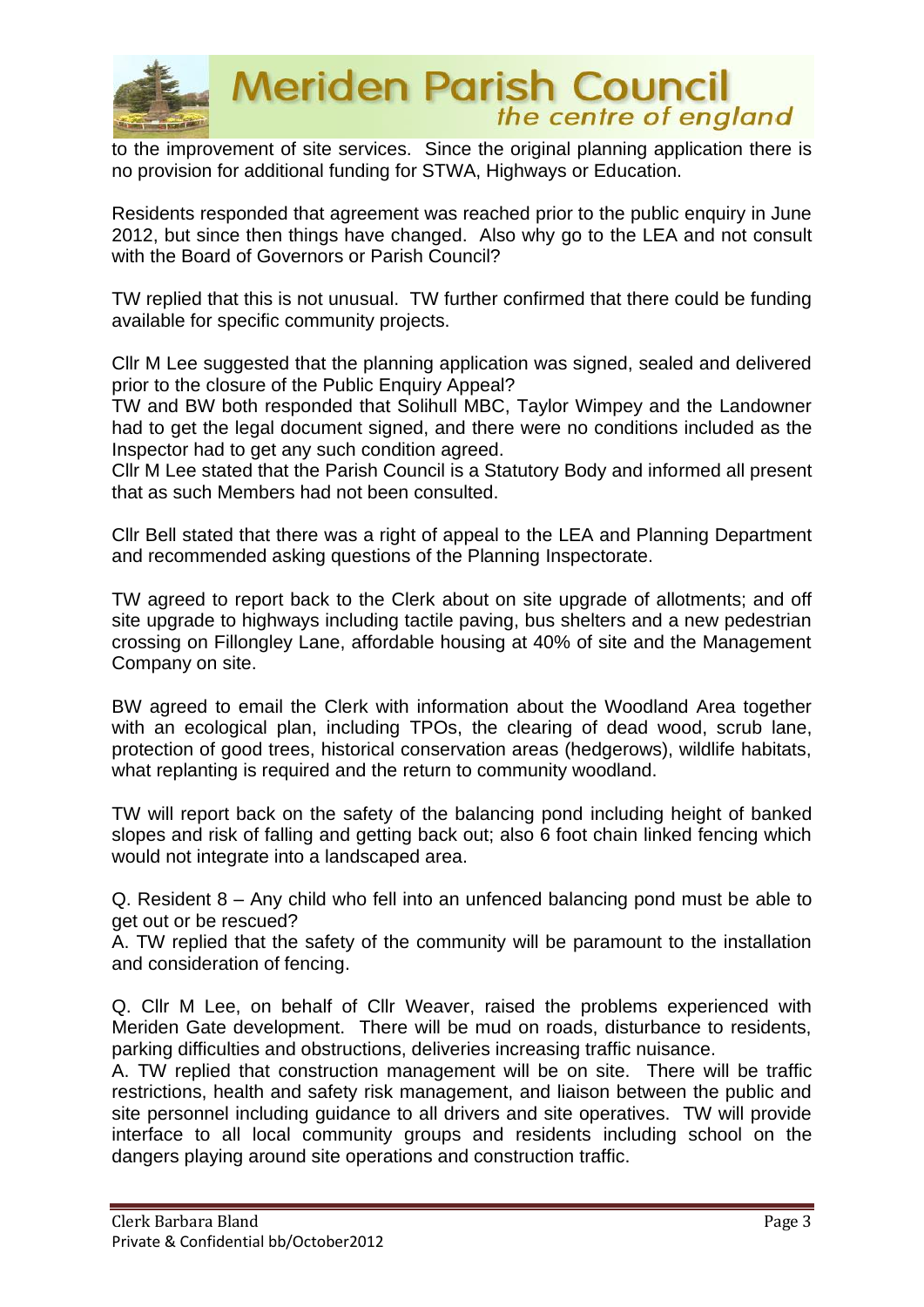

TW further responded that consultation with the Parish Council will be undertaken via the Clerk. Any Parish Council views and comments should be submitted by the end of January 2013 as Taylor Wimpey need to get planning application in with an outline budget for 2013.

BW also commented that matters relating to planning must be received and included within one year for Reserved Matters consent, therefore a start date of June 2013 is envisaged, and therefore consent was given in September 2012 for planning to be submitted in January 2013. BW will also look at effective communication channels and report back to Clerk.

Q. The Chair of Governors for Meriden Infant and Junior School asked if there was to be any further negotiation for s106 conditions.

A. TW replied that there was no negotiation however if there was an issue about funding, there could be a community project working with Meriden School as Taylor Wimpey regularly sponsor projects as part of their PR and integration with local communities but this sponsorship will not be a "cash payment".

Q. Residents asked if this sponsorship could assist with any improvement to drainage infrastructure?

A. TW replied that this could be a project to be considered.

Cllr M Lee noted there was no mention of health and education, and informed the meeting that the parish council would take up this matter with Solihull MBC.

Cllr M Lee thanked TW and BW for their presentation and attendance. They left the meeting at 20.30.

# **1.Apologies**

Apologies received from Cllr R Weaver due to work commitments and Cllr F Lynch-Smith due to Evening Classes.

#### **2.Declarations of Interest**

Nothing declared by Members.

#### **3.Minutes of 26 November 2012**

The Clerk had circulated to Members minutes of the meeting held on 26<sup>th</sup> November 2012. Members agreed that the minutes were an accurate record, subject to two minor amendments and accepted as read.

**IT WAS RESOLVED** Members accepted the Minutes of Parish Council meeting held on 26th November 2012 subject two minor amendments.

#### **4.Matters Arising**

4.1 Allotments – Cllr M Lee informed Members that confirmation had been received from Wright Hassall that Taylor Wimpey is agreeable for the Parish Council to draw up temporary tenancy agreements with allotment holders. The Clerk will continue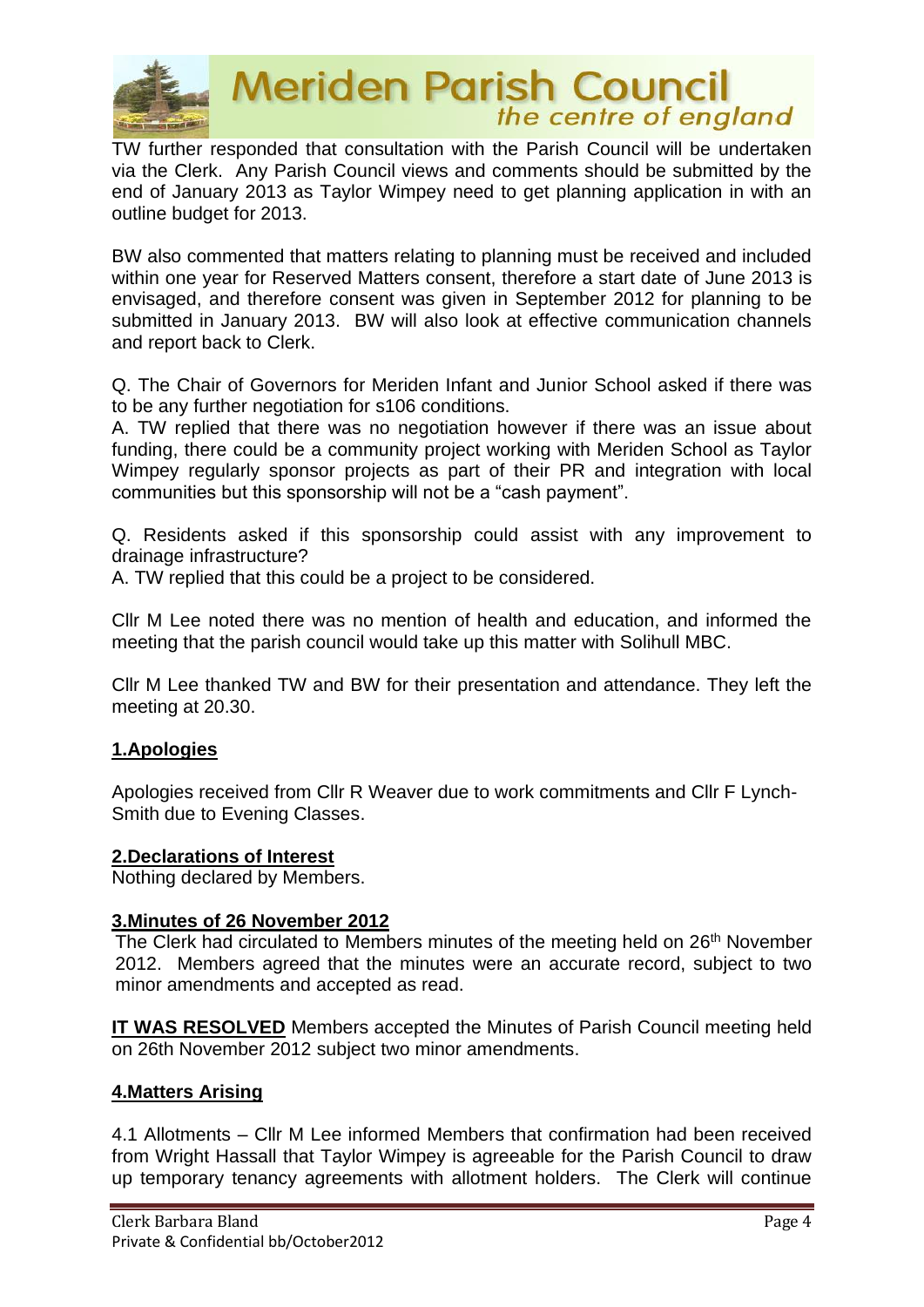

the dialogue with Mr Adrian Clack of Taylor Wimpey to bring this to satisfactory closure.

**IT WAS RESOLVED** Members considered this development and agreed to bring the matter to a conclusion.

#### **5.Public Participation**

Members of the public brought to the attention of the Parish Council recent difficulties experienced by the recent flooding. All attendees' properties had been affected by flood damage and they represented several households who were not able to attend. There were two main issues being (i) not enough drainage and, (ii) no regular maintenance being carried out including farmers' ditches.

Flooding has increased and become worse with no support from Solihull MBC or STWA. There are two pipes for surface water and sewage; but rain water mixes with foul water when there is a flash flood and this causes a back up in the drainage system resulting in foul water forcing its way up through manholes in gardens, roadways and ditches.

Residents have complained for some years now about the problem which has got progressively worse with climate change, and are worried about the amount of times their properties have flooded and how this may affect their property price at time of sale.

Residents reported that there is only one pipe instead of two and this is not large enough. There have been site visits by Solihull MBC and STWA over the last 5 years or more, with no follow up or improvements to inspections undertaken by both parties.

Mr Smith (resident) commented that Mr N Thomas from Solihull MBC attended Meriden for the purpose of an inspection survey on drainage problems and flooding; looking at risk and prevention linked to improved maintenance. There has been no follow up or action?

Mrs Warr (resident) commented that the Calvert as too small to take the volume of water flowing into it. Also the Calvert has had a weir put into it to feed Meriden Pond?

The residents request the assistance of the Parish Council to improve the drainage infrastructure in the Village. The Parish Council suggested an invitation be extended to all parties with responsibility for Meriden Village drainage to attend a public meeting at the next meeting on 28 January 2013. The Clerk was instructed to make the necessary arrangements.

**IT WAS RESOLVED** The Clerk will make contact with responsible officers from Solihull MBC and STWA, including Neighbourhood Co-ordinator, and invite to next meeting on 28<sup>th</sup> January 2013. The Clerk will notify residents of her actions, and provide a leaflet for residents to circulate amongst effected properties.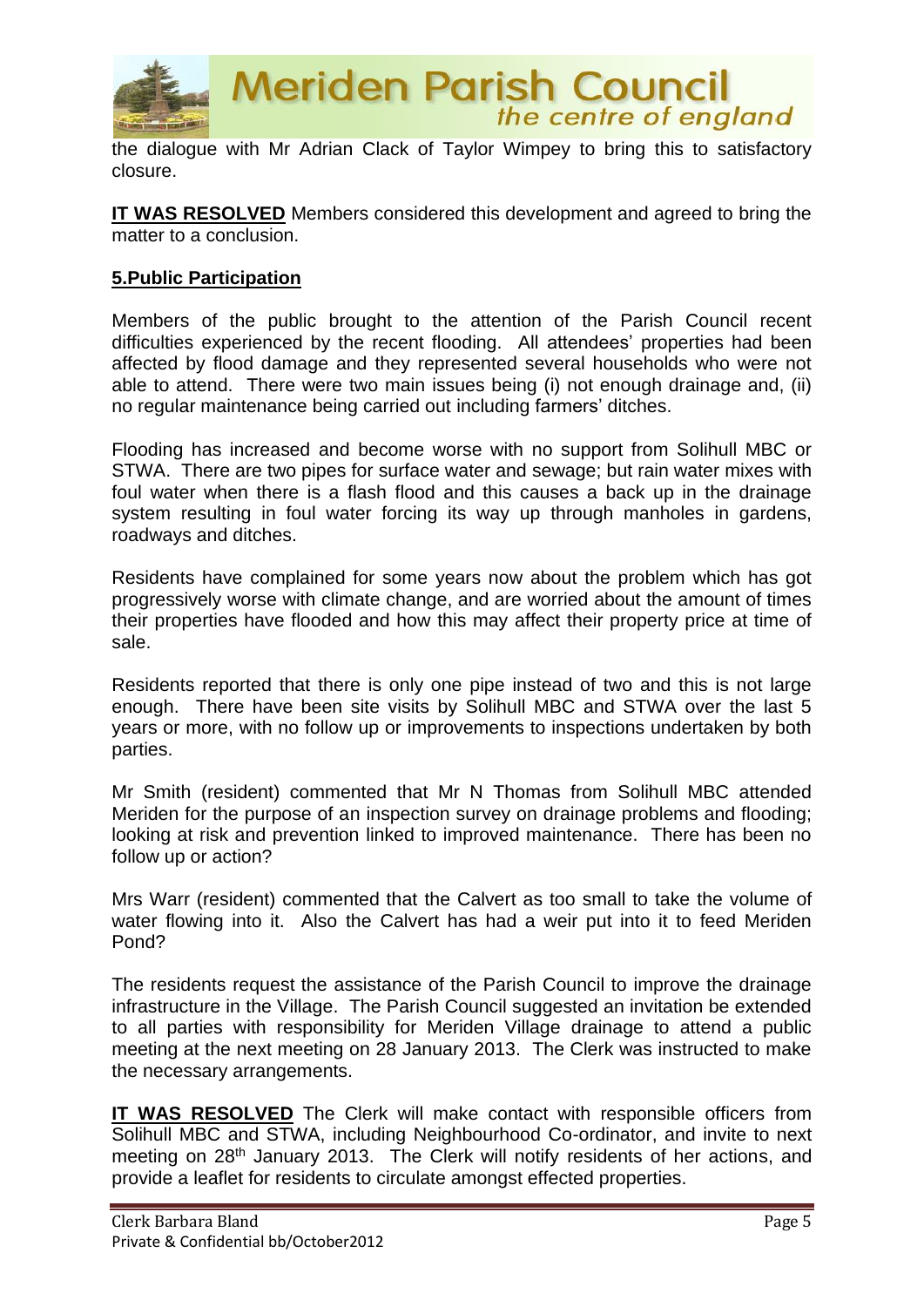

# **6.Correspondence & Communication**

#### *6.1 WALC 2012 LAIS 1335 Precept and Council Tax calculation taking into account change to method of paying benefits.*

The Clerk informed Members had been circulated with this documentation.

**IT WAS RESOLVED** Members confirm safe receipt of documentation.

#### **7. Co-option of New Councillors**

#### *7.1 Nominations*

Cllr M Lee stated she had received three applications and the Clerk confirmed she was in receipt of electronic copies.

Members had received all documentation electronically so they could consider and comment on each nominee. Those Members who were unable to attend had been requested to give their vote to the Clerk.

Members voted and those votes from Members not present were included. The Clerk recorded in order of number of votes received:-

Three nominees stood for election of two Parish Councillor vacancies and were voted in as follows

1<sup>st</sup> – Matthew Nunn 2<sup>nd</sup>– John Barber 3 rd – Maximillian Baker

**IT WAS RESOLVED** Members agreed the elected Members above in order of number of votes received and welcomed Matthew Nunn and John Barber as newly elected Members.

#### **8. Tenders Process 2013-14**

The Clerk reported that the process was on-going with the deadline for tender applications being Monday  $17<sup>th</sup>$  December 2012. The Clerk will acknowledge receipt of tender documents.

#### *8.1 Contractors Review*

An evaluation process of tender applications will be completed prior to the Christmas break with a contractor review undertaken prior to contract award in January 2013.

**IT WAS RESOLVED** Members agreed the Clerk will work to tender deadline of 17<sup>th</sup> December 2012; evaluate tender applications and send letters of acknowledgement to all applicants prior to contract award in January 2013.

#### **9. Meriden Village Matters**

#### *9.1 Flooding*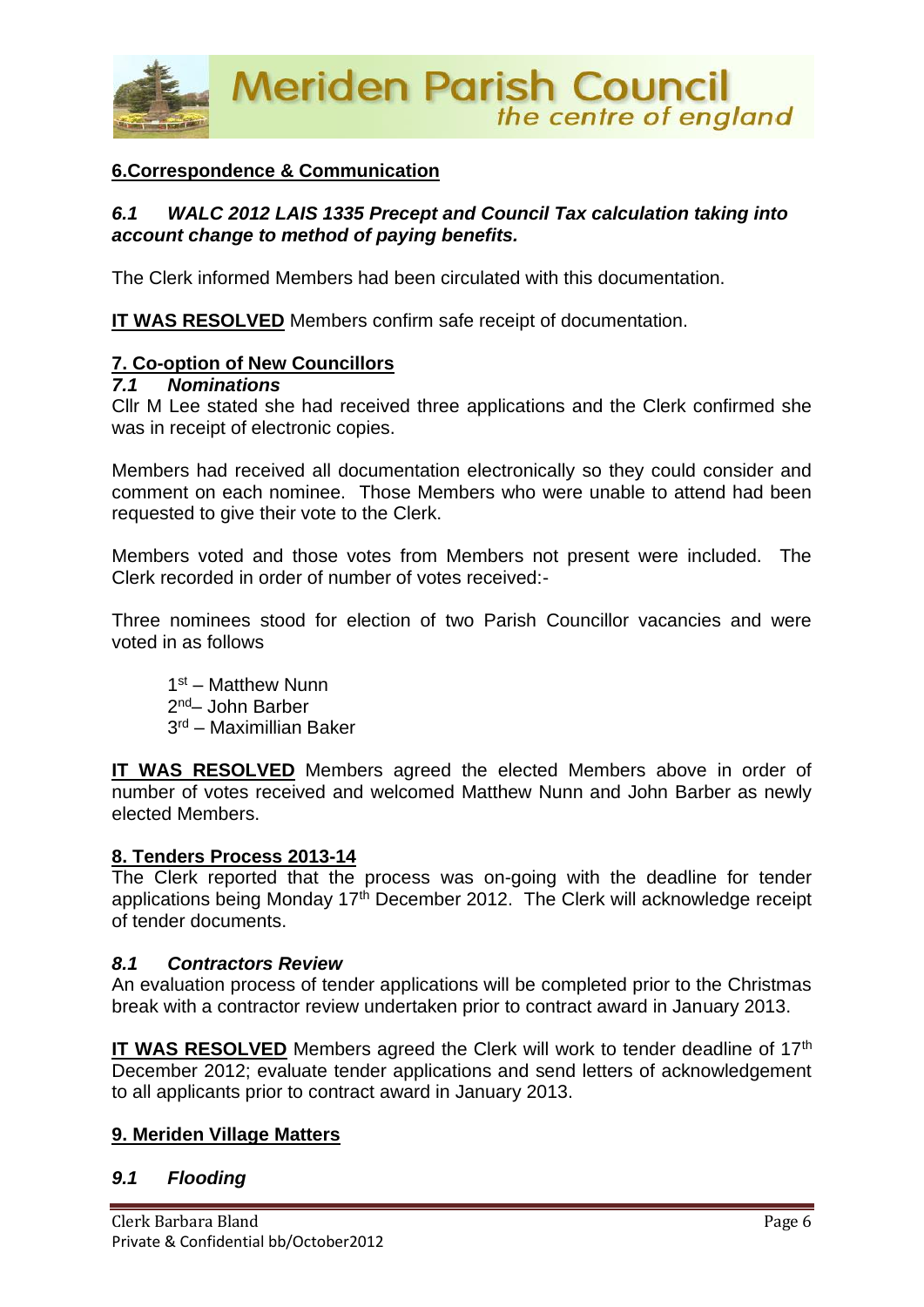

Cllr Weaver and the Clerk received a delegation of residents at the Parish Council offices on Monday 3rd December 2012 regarding the recent village flooding.

The residents expressed their concerns regarding the surface water, blocked ditches, blocked drains and requested assistance from the Parish Council to improve the situation. Cllr Weaver requested the Clerk to email Bruce Brant, Neighbourhood Co-ordinator, and set up a meeting with all relevant officers; the meeting to coincide with the Parish Council meeting on 28<sup>th</sup> January 2013. Cllr Weaver invited residents to attend the forthcoming Parish Council meeting on 12<sup>th</sup> December 2012.

**IT WAS RESOLVED** The Clerk confirmed that she had emailed Bruce Brant on 3<sup>rd</sup> December; she further stated that she followed this up at the Community Surgery on 10<sup>th</sup> December 2012 requesting an urgent response.

#### *9.2 Meriden Village Bus Shelters*

The Clerk advised Members that work to each of the four bus shelter roofs had been carried out and completed. The Clerk confirmed she had inspected during repairs and the contractor had carried out approved works to the specification agreed in the proposal and quotation.

**IT WAS RESOLVED** Members agreed that subject to the repairs being inspected and approved by the Clerk, payment of invoice is agreed.

#### *9.3 Dog Bins*

The Clerk informed Members that this item remains outstanding; further email correspondence David Tipping, Senior Officer, Parks and Open Spaces had been received acknowledging the Clerk's request and asking for confirmation that the Parish Council be agreeable to funding the emptying of waste bins.

Cllr Bell advised Members that he would follow up with the relevant Officers and report back at next meeting.

Cllr P Lee suggested before making a decision the Clerk should check with other Parish Councils and find out if and how they are facilitating dog bin maintenance?

**IT WAS RESOLVED** The Clerk was requested to contact other Parish Councils and request information regarding their facilitation of community dog bin maintenance and report back at next meeting on 28<sup>th</sup> January 2013.

# **10. Alspath Community Centre**

Cllr M Lee advised Members that there was nothing to report.

#### **11.Leys Lane**

#### *11.1 Allotments*

Cllr M Lee reported that the Clerk had received a response from Wright Hassall confirming Taylor Wimpey's agreement for the temporary tenancy to continue with the Parish Council. Wright Hassall has requested the Parish Council to liaise with Mr Adrian Clack of Taylor Wimpey to bring this matter to conclusion.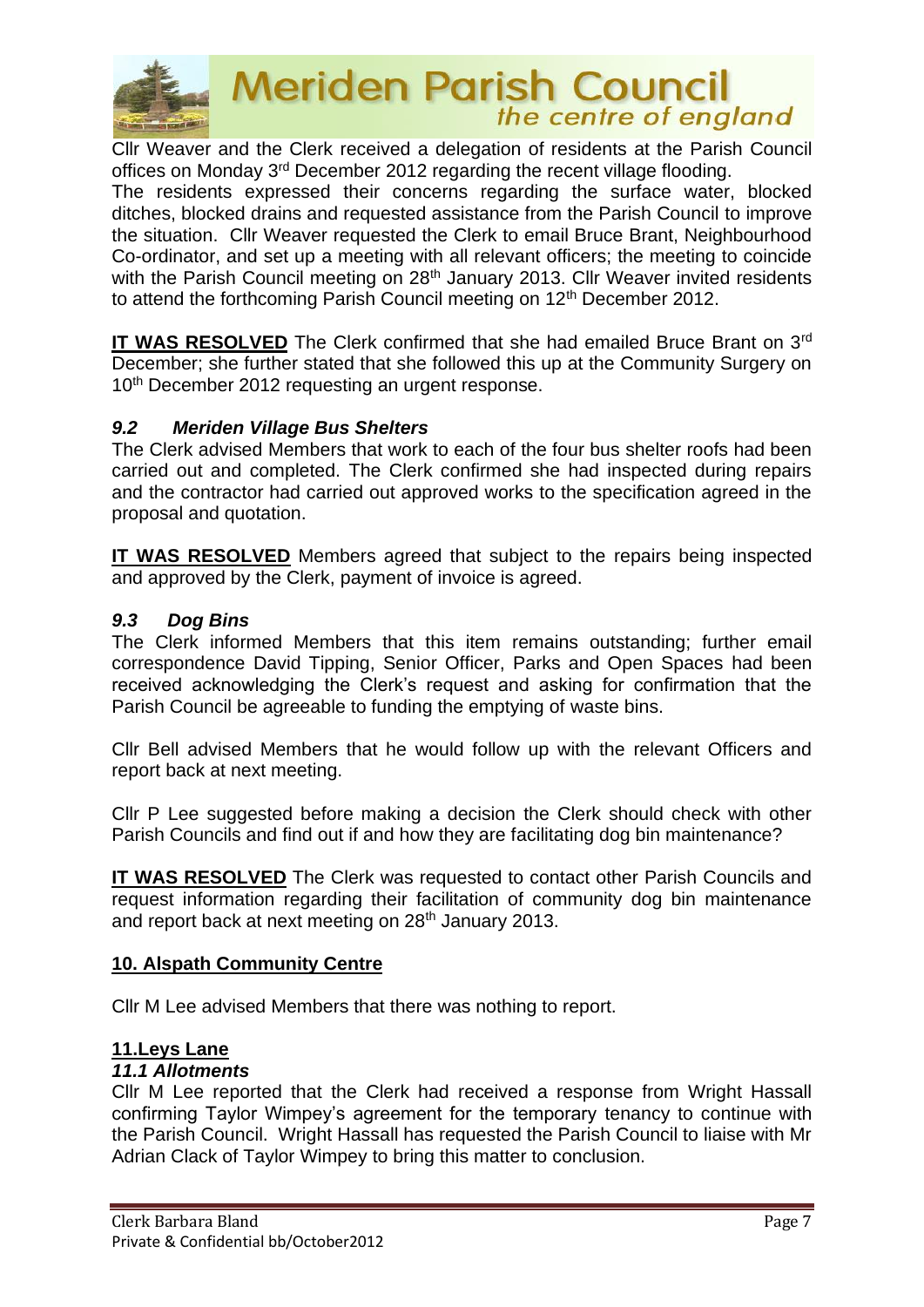

**IT WAS RESOLVED** The Clerk will contact Mr Adrian Clack of Taylor Wimpey to bring this item to conclusion.

#### *11.2 Development*

Members considered the content of the earlier presentation by Taylor Wimpey and Barton Willmore in line with the three site plans made available to Members and the public providing three choices for number of dwellings to be built. Cllr Kipling recommended accepting the 36 dwelling proposal.

**IT WAS RESOLVED** Members agreed that to minimise the effects on the village resources and infrastructure, the proposed layout plan for development of 36 new dwellings on Leys Lane, Meriden, be accepted. The Clerk is to contact Barton Willmore and confirm the Parish Council request.

#### **12. Receive Reports**

# *12.1 Committee Member for Village Hall Management Committee*

There was nothing to report.

#### *12.2 Parish Council nominated Community Governor for Meriden C of E School*

There was nothing to report.

#### *12.3 Committee Member for War Memorial*

There was nothing to report.

#### *12.4 Pool*

There was nothing to report.

#### *12.5 Allotment Representative*

There was nothing to report.

#### *12.6 Footpaths/Forum*

There was nothing to report.

#### *12.7 Mining and Minerals Group – Cllr R Kipling*

It was reported that the Parish Council is waiting for Tarmac to arrange site visit; and to advise the set up of a Liaison Group for representation of Parish Council, residents and responsible Officers.

**IT WAS RESOLVED** The Clerk will follow up with Tarmac and report back at next meeting.

#### *12.8 Local Strategic Partnership*

There was nothing to report. Cllr Bell confirmed that this Partnership is still in existence.

#### *14.9 Solihull Area Committee*

Cllr M Lee reported that Cllr Weaver has sent a letter to Paul Johnson re HS2. 2012.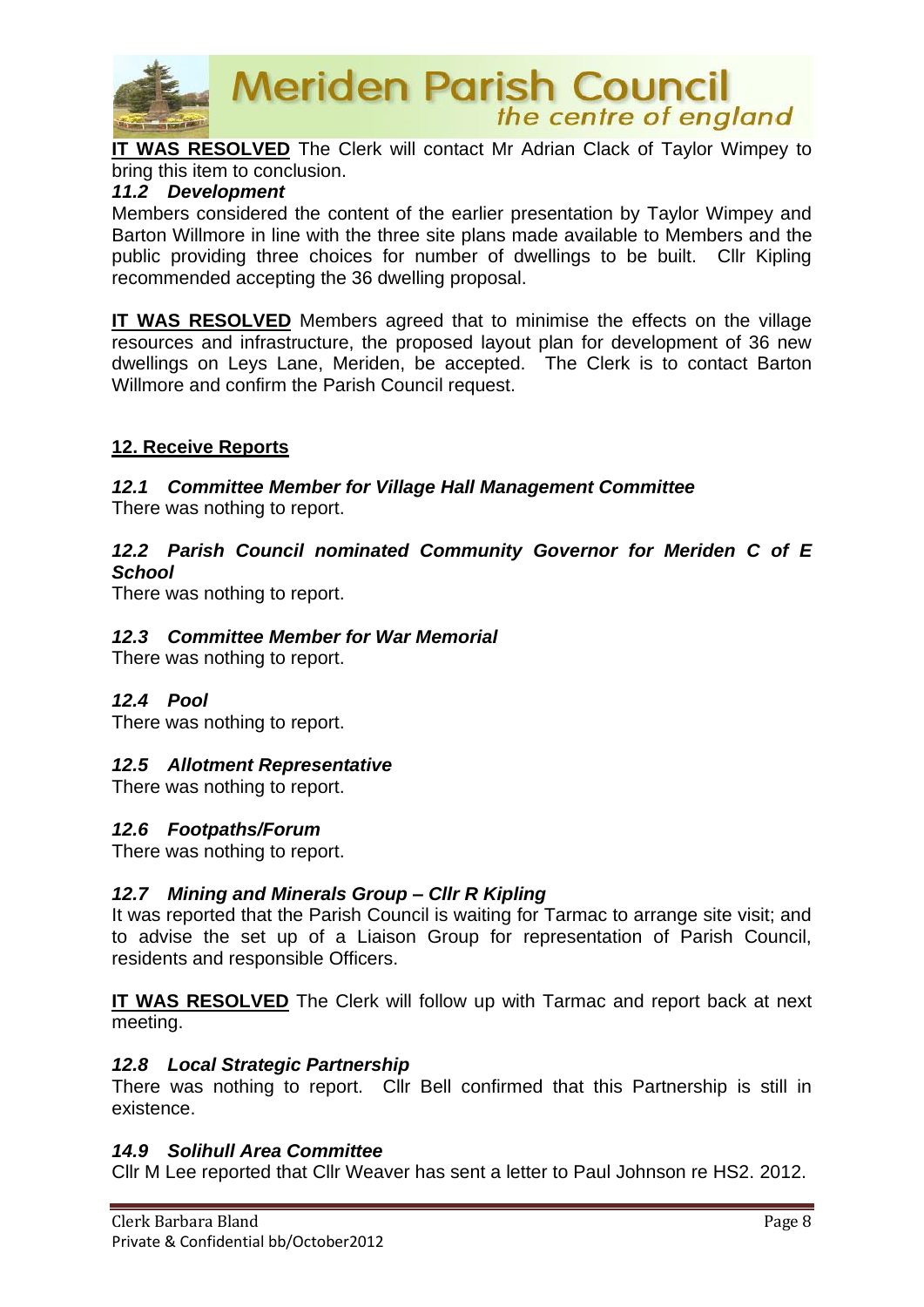

### *14.10 Tree Wardens*

The Clerk reported that this item remained outstanding.

Members considered TPOs and the agreed that no trees should be cut down before 5 years old.

**IT WAS RESOLVED** Members instructed the Clerk to continue working with planning officers to enable a list of TPO's to be accessible.

#### *12.11 Community Surgeries*

The Clerk informed Members that concerns and complaints had been raised at the Community Surgery on 10<sup>th</sup> December 2012 as follows:

- Quarry Lorries parking in village blocking roads and pavements.
- Increase in HGV traffic in and around village.
- Pedestrian crossing on Fillongley Road from Maxstoke Lane.
- David Wilson Homes Contractors lack of respect for neighbours, roofers using nail guns with nails cascading into private gardens.
- Maxstoke Lane road surface and pot holes from developers contractors and delivery HGVs – when is this being resurfaced?
- Taxi bus has stopped and anyone using this service now has to make their way to the bus stop; only available for resident who can get themselves to the bus stop – connection to Kenilworth needed.

**IT WAS RESOLVED** The Clerk will action with responsible Officers and Neigbourhood Co-ordinator.

Cllr Bell informed Members that he is aware the topic of Fillongley Road pedestrian crossing and traffic improvements is an issue that is currently being discussed, between Danny Gouveia and Meriden resident Alan Loll. Cllr Bell further informed Members that he recently presented a petition on behalf of Meriden residents to get the crossing reinstated outside the GP Surgery and in between two bus stops making a single point of crossing for most people to access.

# *12.12 Community Speed Watch*

There was nothing to report.

# *12.13 HS2*

There was nothing to report.

#### **13.Meriden Sports Park**

#### *13.1 Snagging and on-going works*

Cllr M Lee stated that there remains three items outstanding on Schedule of Defects. Consideration was given to how to bring this to a satisfactory conclusion. Cllr Weaver will report at next meeting on her discussion with Wright Hassall.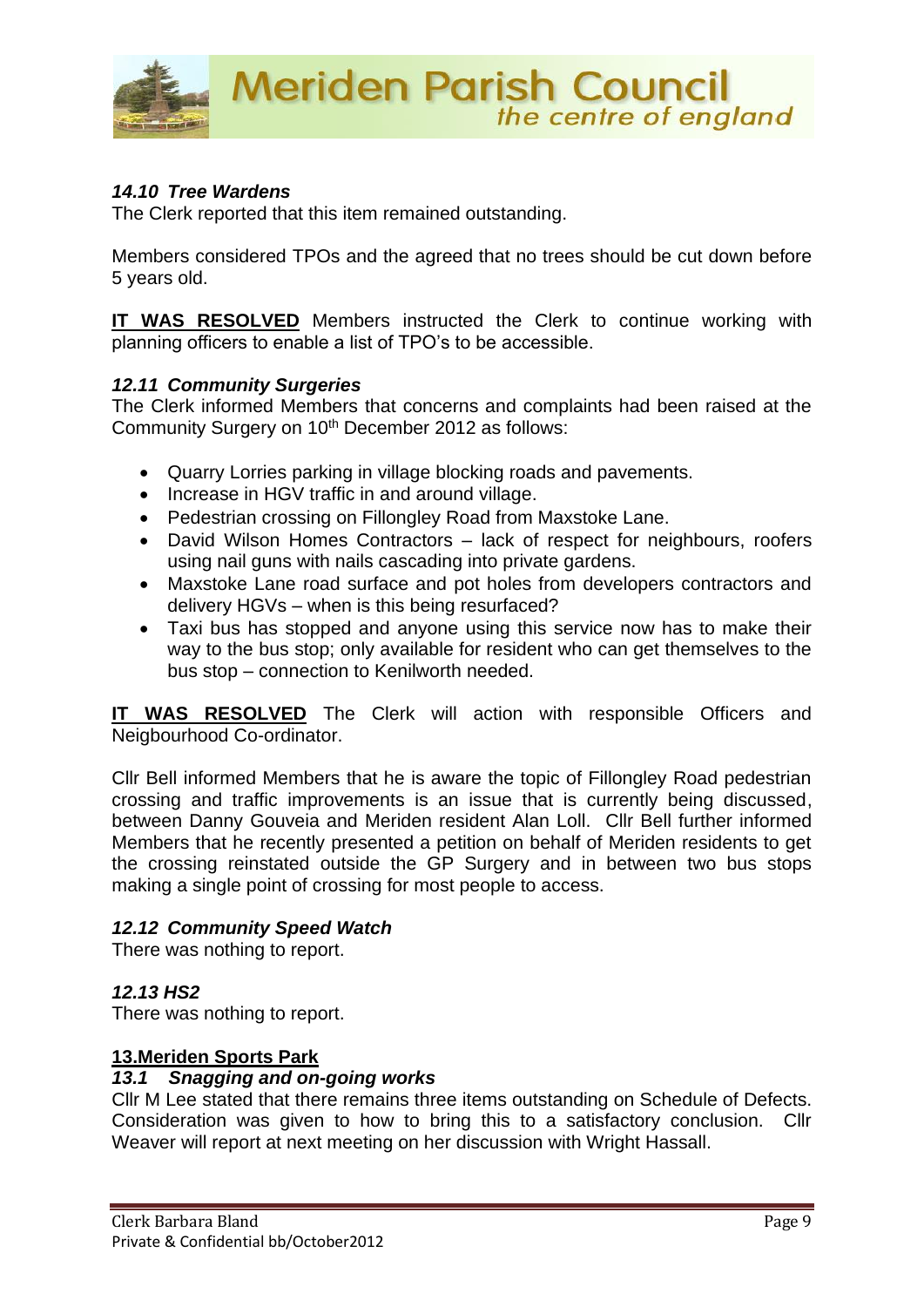

**IT WAS RESOLVED** Cllr Weaver will report at next meeting on advice provided by Wright Hassall regarding the legal agreement under breach of contract.

#### *13.2 New Storage Facility*

The Clerk reported that Russells will start work on 11 December 2012 with work being completed by 17<sup>th</sup> December 2012.

**IT WAS RESOLVED** It was agreed the Clerk continue to monitor work with John Shaw, DTZ.

#### *13.3 Solihull Property Services and Service Contracts*

The Clerk informed Members that she and John Shaw DTZ continued to work on a Schedule of Works for Service Level Agreement with Property Services.

**IT WAS RESOLVED** The Clerk will keep Members informed.

#### **14. Heart of England in Bloom**

*14.1 Best kept Village*

The Clerk stated there was nothing to report. Members suggested a representative be invited to February's meeting to provide update.

#### **15. Santa Fun Run**

Cllr P Lee reported all had gone well with 140 participants. It is anticipated that the Rotary Club will make this an annual event and were delighted with how well the first fun run had gone. The Rotary Club were delighted with the arrangements and money raised; they wish the start and finish for 2013 to be Meriden Sports Park.

**IT WAS RESOLVED** Cllr P Lee and the Clerk will maintain contact with The Rotary Club.

#### **16. Parish Council Newsletter**

Cllr M Lee suggested that as this item was one with which Cllr Lynch-Smith wished to be involved, the formation of an editorial committee be deferred until next meeting on 28th January 2013.

**IT WAS RESOLVED** The Clerk will ensure this item is deferred to January's meeting agenda.

#### **17.Planning Matters**

#### *17.1 The Clerk presented to the meeting the following planning notifications received for members' response:-*

Application No. 2012/1854 Prune back Oak Trees on Hampton Lane, Meriden.

Members considered this application, not helped by the lack of data from Solihull Planning regarding TPO's in Meriden Parish. Cllr Kipling recommended opposing this application on the basis of the Tree Warden inspecting the site and confirming there is no apparent disease i.e. healthy tree without any evidence of disease or hazard, only height impacting on residential daylight.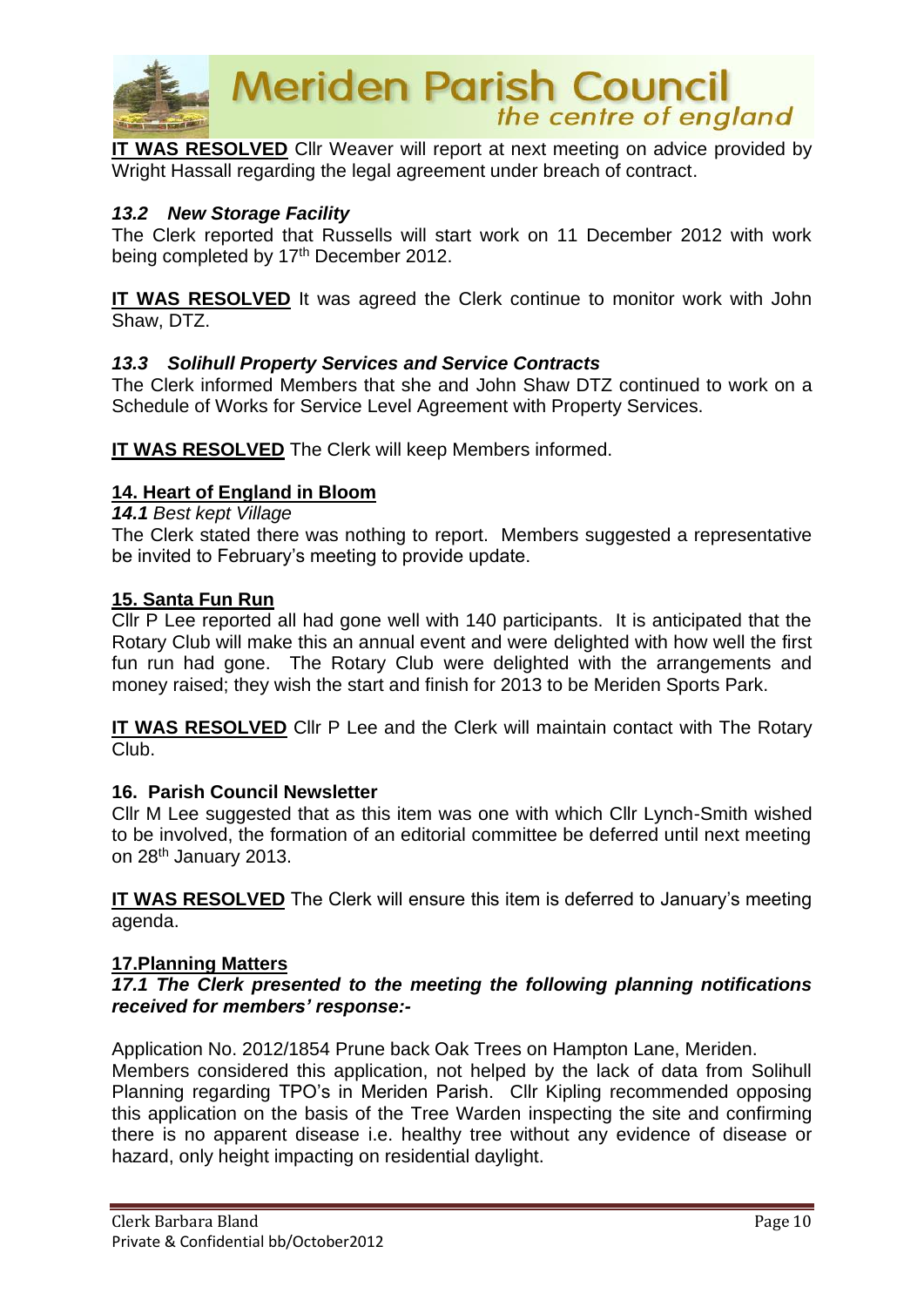

**IT WAS RESOLVED** Cllr Kipling will undertake inspection of trees and impact to property. He will report back to the Clerk no later than Monday 17<sup>th</sup> December.

*17.2 Fillongley Road/Maxstoke Lane – new layout/pedestrian crossing/refuge* The Clerk reported that this item remains on-going and was recently escalated by John Shaw, DTZ at a planning meeting.

**IT IS RESOLVED** The Clerk will continue to monitor this situation and report back at January's meeting.

#### *17.3 Ownership of Plots of Land in and around Meriden Village*

There was nothing to report.

#### **18.Finance**

#### *18.1 Precepts Timetable 2013-14*

The Clerk confirmed all Members had received an email copy of the revised letter from Anna Leggett dated  $5<sup>th</sup>$  December 2012 regarding indicative council tax base figure. Cllr M Lee explained the contents for Members' consideration based on 1,111 households @ £32.98, thus a reduction of precept funding of £3,359.22. Cllr M Lee explained that some of the shortfall in funding will be made up by a one off provisional grant allocation payment by Solihull MBC for this year only of £2,876; therefore there will be a loss of precept income of £483 for this financial year.

Members gave consideration to the facts presented. Cllr Kipling, Cllr Haque and Cllr P Lee indicated that a request be made for an explanation of how these numbers had been calculated. Members further considered a 3% increase to households, but agreed to hold over any increase until 2014.

Cllr Kipling asked the Clerk of the value of reserves held in Parish Council Bank Accounts to see if the variance could be offset by using this means. The Clerk would had not received up to date statement for quarter 3 which is imminent, and will report at next meeting.

**IT WAS RESOLVED** The Clerk was instructed to send a letter to Anna Leggett requesting that prior to agreeing the indicative proposal, Members request the following information:-

- (i) Could you forward a copy of the list of households that provide the original 1,213 Band D equivalent dwellings – 2012/13.
- (ii) Could you forward a copy of the list of households that provide the revised 1,111 Band D equivalent dwellings – 2013/14.
- (iii) What number has been included for current occupants in the revision for the new Meriden Gate development; and what additional figure has been used to accommodate future occupants post April 2013?
- (iv) How many households have been excluded who are in receipt of council tax benefits.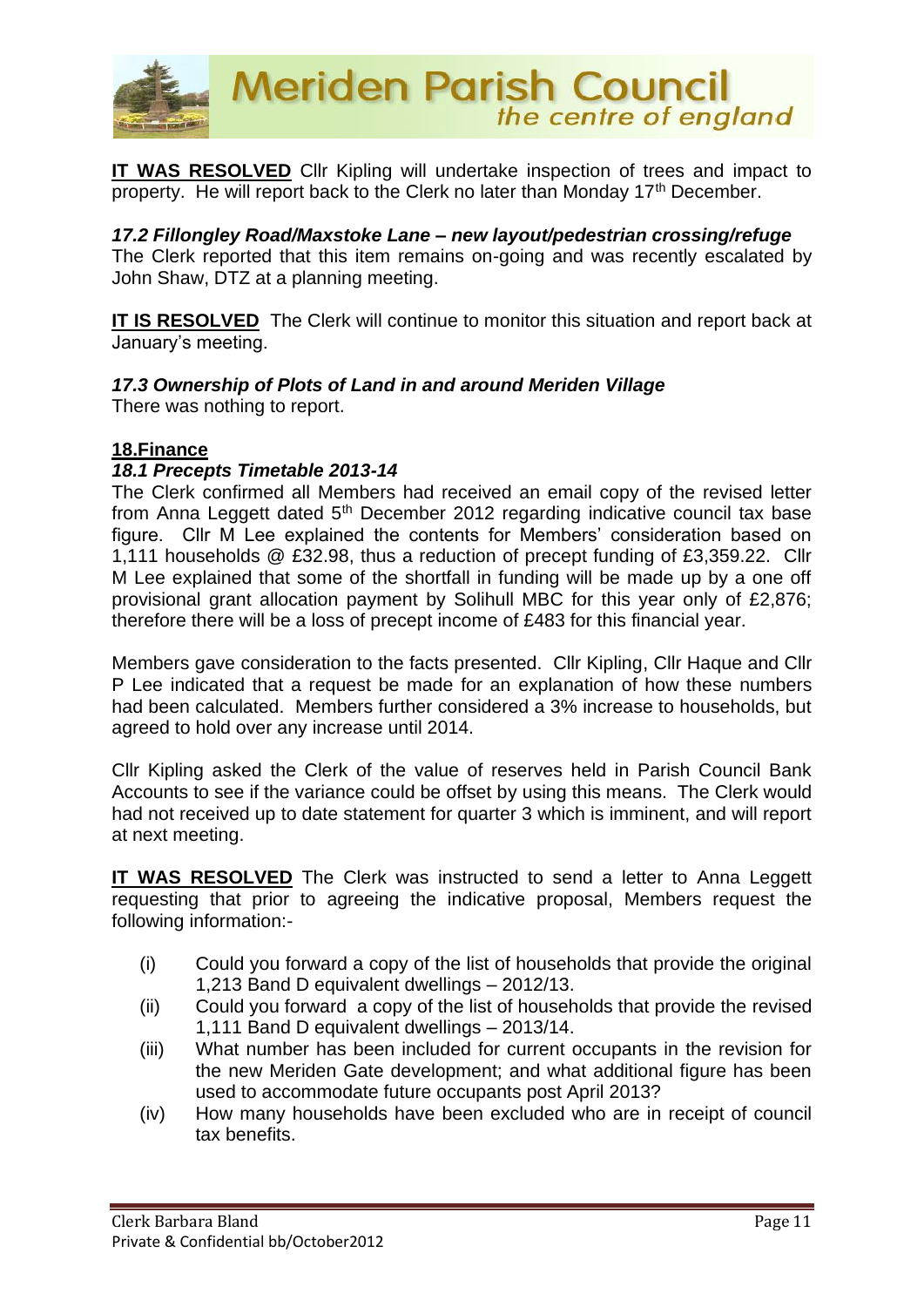

- (v) What projection has been included for future occupants to the Taylor Wimpey development on Leys Lane based on the assumption that building commences in June 2013 with new households residing by the end of December 2013 or earlier.
- (vi) The indicative provisional grant funding 2013/14 of £2,876 stated in your letter; please confirm how Parish Councils will receive this funding.

Members agreed their acceptance of the indicative budget subject to receiving confirmation of information requested above prior to deadline of 21st December 2012. Once in receipt of information, the Clerk will circulate to Members and write a letter of acceptance on behalf of Meriden Parish Council.

# *18.2 Budget setting 2013-14*

Members agreed to defer this item to the next meeting on 28<sup>th</sup> January 2013. Cllr M Lee stated that there will need to be a finance meeting and requested Members to note a potential Extraordinary General Meeting at The Pavilion on 4<sup>th</sup> February 2012 at 7.30 p.m.

**IT WAS RESOLVED** The Clerk will continue to bring 2012/13 accounts up to date with Edge Finance to benchmark budget setting process for 2013/14.

#### *18.3 Payments*

A schedule of payments was presented to Members for their approval, attached for ease of reference.

**IT WAS RESOLVED** Members agreed to payments being made.

#### *18.4 Private & Confidential Enclosure*

The Clerk circulated details of salary and expenses for approval.

**IT WAS RESOLVED** that payment be approved for staff payroll and expenses.

#### *18.5 Funding Applications & Donations*

(i) Village Hall Committee

The Clerk advised a formal letter of application had been received from Mr A Copper, Treasurer for Village Hall Committee, together with an overview of spend and projected costs for this financial year. Members considered the request and read the submitted documents.

**IT WAS RESOLVED** Members agreed to award a contribution to Village Hall Committee of £800.

#### *22.6 Barclays Bank*

The Clerk informed Members that she had still not received confirmation that bank charges will be refunded and had sent an email to the Parish Council Account Manager.

**IT WAS RESOLVED** This item remains outstanding and the Clerk will continue liaison with Barclays for the reimbursement of charges.